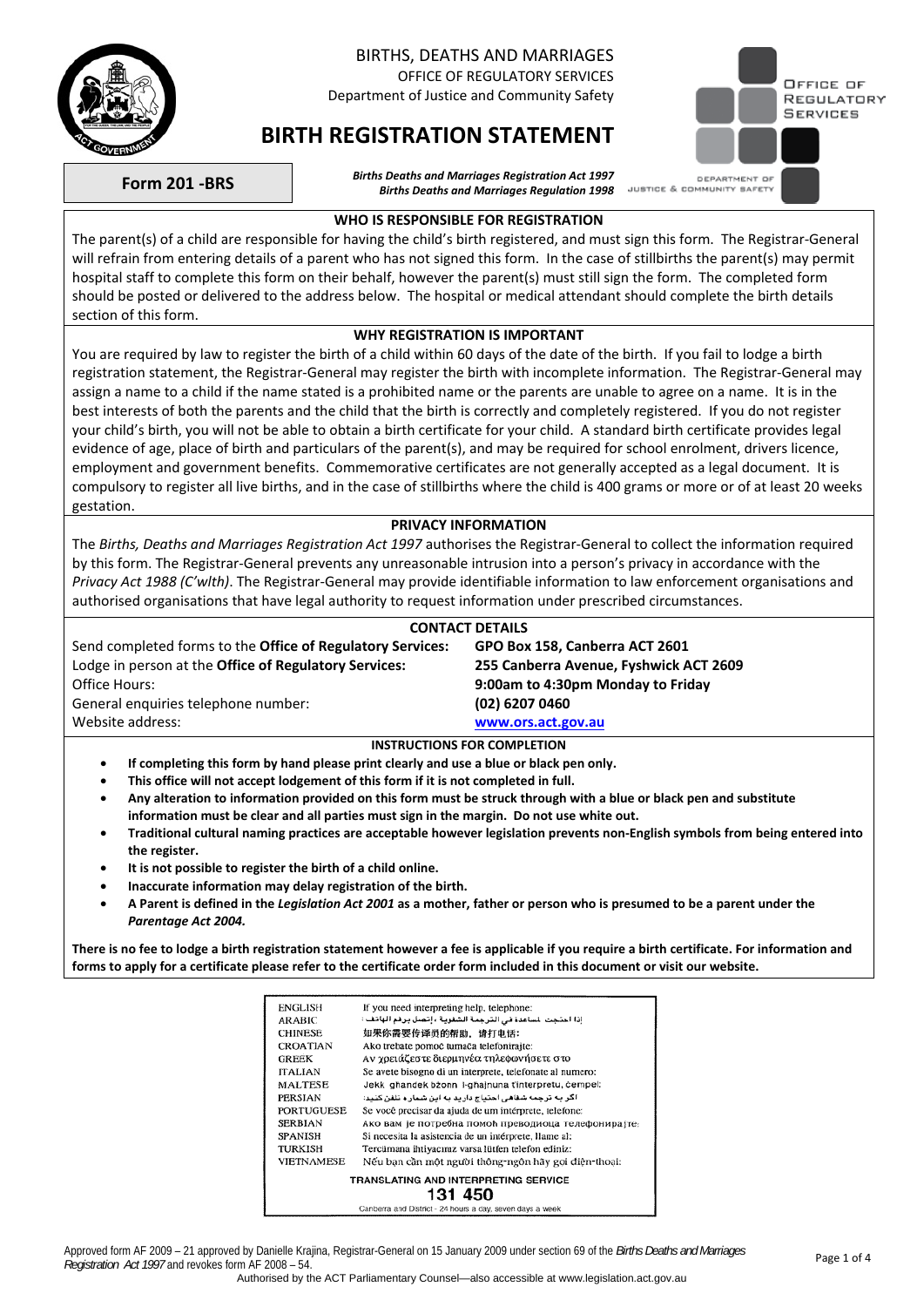#### **CERTIFICATE APPLICATION INFORMATION**

- It is not compulsory to order a birth certificate at the time a child is registered.
- If you order a commemorative package you will also receive a standard birth certificate
- All certificates sent by mail attract a \$5.00 registered person to person postage fee. Please ensure you add this fee to your payment. This service ensures your certificate is protected during delivery and minimises the risk of the certificate being intercepted or stolen.
- For security purposes the example commemorative certificates below have been altered. Full examples may be viewed in our office.

#### **DETAILS OF CHILD**

| <b>Surname of Child</b> | Given Name(s) of Child | Date of Birth of Child |
|-------------------------|------------------------|------------------------|
|                         |                        |                        |

# **CERTIFICATE(S) ORDER**  □ Standard birth certificate \$36.00 □ Commemorative certificate only \$36.00 □ Commemorative package \$51.00 □ Postage \$5.00 **TYPES OF COMMEMORATIVE CERTIFICATES**  BIRTH CERTIFICATE  $\hat{\mathcal{L}}$ Uw 20 ■ Blue Bunny D Clown D Duck<br>
■ Pink Bunny D Clown Canberra  $\Box$  Capital  $\Box$  Bluebell  $\Box$  Year 2000  $\Box$  Clowns  $\Box$  Blue Bunny

| <b>DETAILS OF APPLICANT</b>           |                                                   |                      |                               |  |  |  |  |
|---------------------------------------|---------------------------------------------------|----------------------|-------------------------------|--|--|--|--|
| <b>Surname</b>                        |                                                   | <b>Given Name(s)</b> |                               |  |  |  |  |
|                                       |                                                   |                      |                               |  |  |  |  |
|                                       |                                                   |                      |                               |  |  |  |  |
| <b>Current Residential Address</b>    |                                                   |                      |                               |  |  |  |  |
|                                       |                                                   |                      |                               |  |  |  |  |
| Daytime Contact Telephone Number      | <b>E-mail Address</b>                             |                      | <b>Signature of Applicant</b> |  |  |  |  |
|                                       |                                                   |                      |                               |  |  |  |  |
| <b>Reason Certificate is Required</b> | <b>Relationship to Child Named on Certificate</b> |                      |                               |  |  |  |  |
|                                       |                                                   |                      |                               |  |  |  |  |
|                                       |                                                   |                      |                               |  |  |  |  |

**POSTAGE DETAILS** (All Certificates forwarded by mail attract a \$5.00 registered person to person postage fee) **Postal Address** 

**PAYMENT DETAILS** 

| $\Box$ Visa            | Mastercard |  | <b>Expiry Date</b> |  |  |                             | <b>Amount</b> |  |  |  |  |
|------------------------|------------|--|--------------------|--|--|-----------------------------|---------------|--|--|--|--|
| <b>Cardholder Name</b> |            |  |                    |  |  | <b>Cardholder Signature</b> |               |  |  |  |  |
| <b>Card Number</b>     |            |  |                    |  |  |                             |               |  |  |  |  |

**PLEASE NOTE: Payments may be made by cheque, money order or credit card if lodged by post, or also by cash or EFTPOS if lodged in person. Applications paid by personal cheque will be held for 7-10 working days for the cheque to clear.**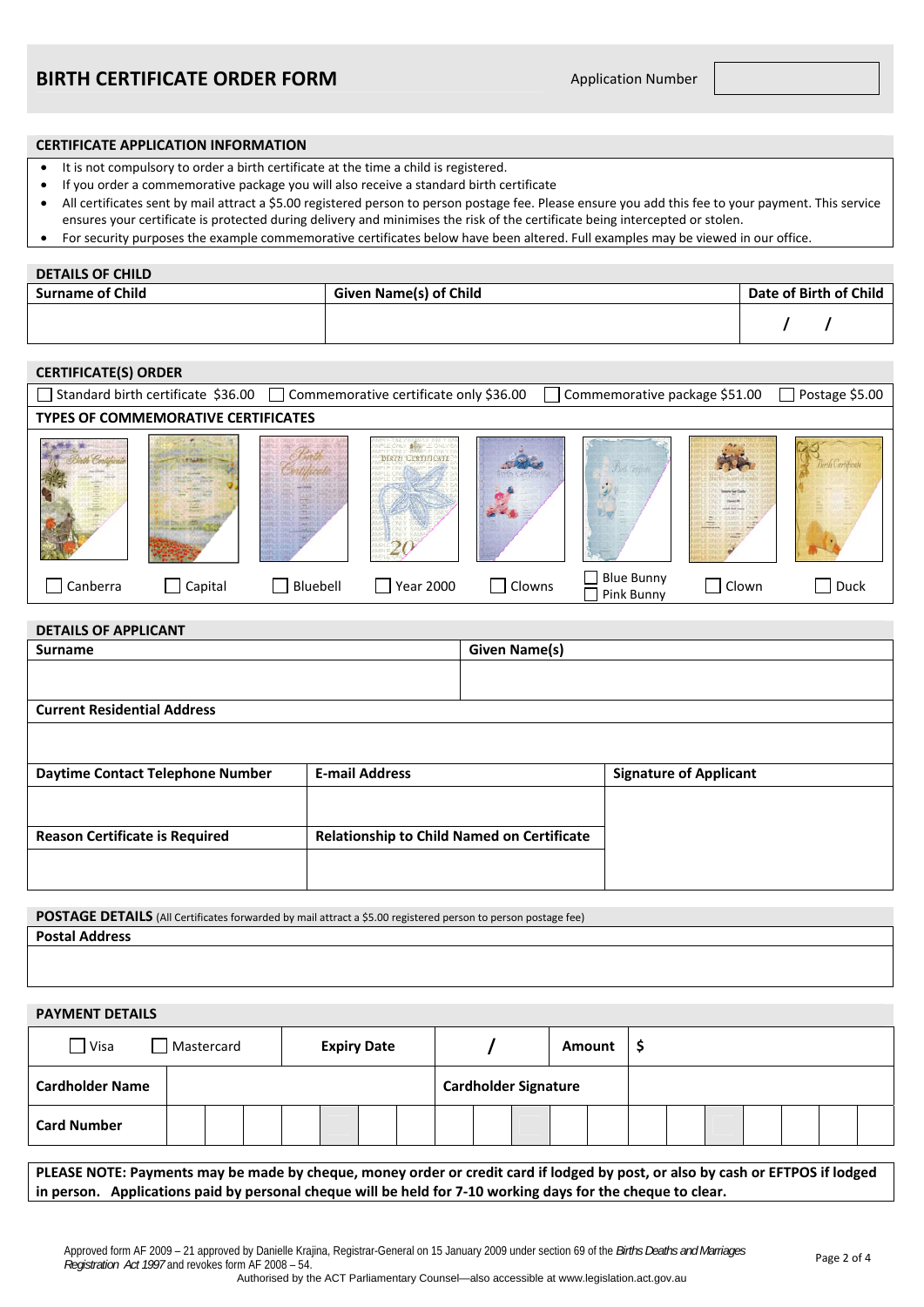

### BIRTHS, DEATHS AND MARRIAGES

OFFICE OF REGULATORY SERVICES

Department of Justice and Community Safety

## **BIRTH REGISTRATION STATEMENT**

|                                   | OFFICE OF<br>REGULATORY<br><b>SERVICES</b> |
|-----------------------------------|--------------------------------------------|
|                                   |                                            |
| DEPARTMENT OF<br>COMMUNITY SAFETY |                                            |

**Form 201 -BRS** *Births Deaths and Marriages Registration Act 1997 Births Deaths and Marriages Regulation 1998* 

**Registration Number**<br>(Office use only)

**Certificate applied for?** 

**JUSTICE &** 

(Office use only)  **Yes No**

| <b>DETAILS OF CHILD TO BE COMPLETED BY PARENTS</b> (Any alterations must be initialled by all parties) |               |  |  |  |  |
|--------------------------------------------------------------------------------------------------------|---------------|--|--|--|--|
| <b>Surname</b>                                                                                         | Given Name(s) |  |  |  |  |
|                                                                                                        |               |  |  |  |  |

### **DETAILS OF CHILD TO BE COMPLETED BY HOSPITAL OR MEDICAL ATTENDANT**

| Date of Birth               | Time of Birth                                            | Sex of Child |      | If Multiple Birth (i.e. 1 of 2)                             | Weight |
|-----------------------------|----------------------------------------------------------|--------------|------|-------------------------------------------------------------|--------|
|                             | am/m                                                     | Female       | Male | оf                                                          | grams  |
| <b>Was Child Born Alive</b> | <b>Gestation if Not Alive</b>                            |              |      | Place of Birth (name of hospital or address if other place) |        |
| Yes<br><b>No</b>            | weeks                                                    |              |      |                                                             |        |
|                             | <b>Medical Practitioner, Registered Nurse or Midwife</b> |              |      | <b>Other Witnesses Present at the Birth</b>                 |        |
| Dr/Rn/Rm                    |                                                          |              |      |                                                             |        |

### **DETAILS OF MOTHER AT THE TIME OF BIRTH**

| <b>Surname</b>                                                             | Given Name(s)                                               |                   |  |  |  |  |
|----------------------------------------------------------------------------|-------------------------------------------------------------|-------------------|--|--|--|--|
|                                                                            |                                                             |                   |  |  |  |  |
| Maiden Name/Former Surname if Any                                          | Date of Birth                                               | <b>Occupation</b> |  |  |  |  |
|                                                                            |                                                             |                   |  |  |  |  |
| <b>Place of Birth</b> (suburb/town and state/country)                      | <b>Residential Address at the Time of the Child's Birth</b> |                   |  |  |  |  |
|                                                                            |                                                             |                   |  |  |  |  |
| Is the Mother of the Child of Aboriginal or Torres Strait Islander Origin? |                                                             |                   |  |  |  |  |
| Yes, Aboriginal origin     Yes, Torres Strait Islander origin<br>No        | Yes, both Aboriginal and Torres Strait Islander origin      |                   |  |  |  |  |
| Day time contact telephone number                                          | <b>Signature</b>                                            |                   |  |  |  |  |
|                                                                            |                                                             |                   |  |  |  |  |

**DETAILS OF THE FATHER FARENT AT THE TIME OF BIRTH** (Please indicate whether person is to be known as father or parent)

| <b>Surname</b>                                                                    | Given Name(s)    |                                                             |  |  |  |
|-----------------------------------------------------------------------------------|------------------|-------------------------------------------------------------|--|--|--|
|                                                                                   |                  |                                                             |  |  |  |
| <b>Maiden Name/Former Surname if Any</b>                                          | Date of Birth    | Occupation                                                  |  |  |  |
|                                                                                   |                  |                                                             |  |  |  |
| Place of Birth (suburb/town and state/country)                                    |                  | <b>Residential Address at the Time of the Child's Birth</b> |  |  |  |
|                                                                                   |                  |                                                             |  |  |  |
| Is the Father/Parent of the Child of Aboriginal or Torres Strait Islander Origin? |                  |                                                             |  |  |  |
| Yes, Aboriginal origin   Yes, Torres Strait Islander origin<br>No.                | $1 - 1$          | Yes, both Aboriginal and Torres Strait Islander origin      |  |  |  |
| Daytime Contact Telephone Number                                                  | <b>Signature</b> |                                                             |  |  |  |
|                                                                                   |                  |                                                             |  |  |  |